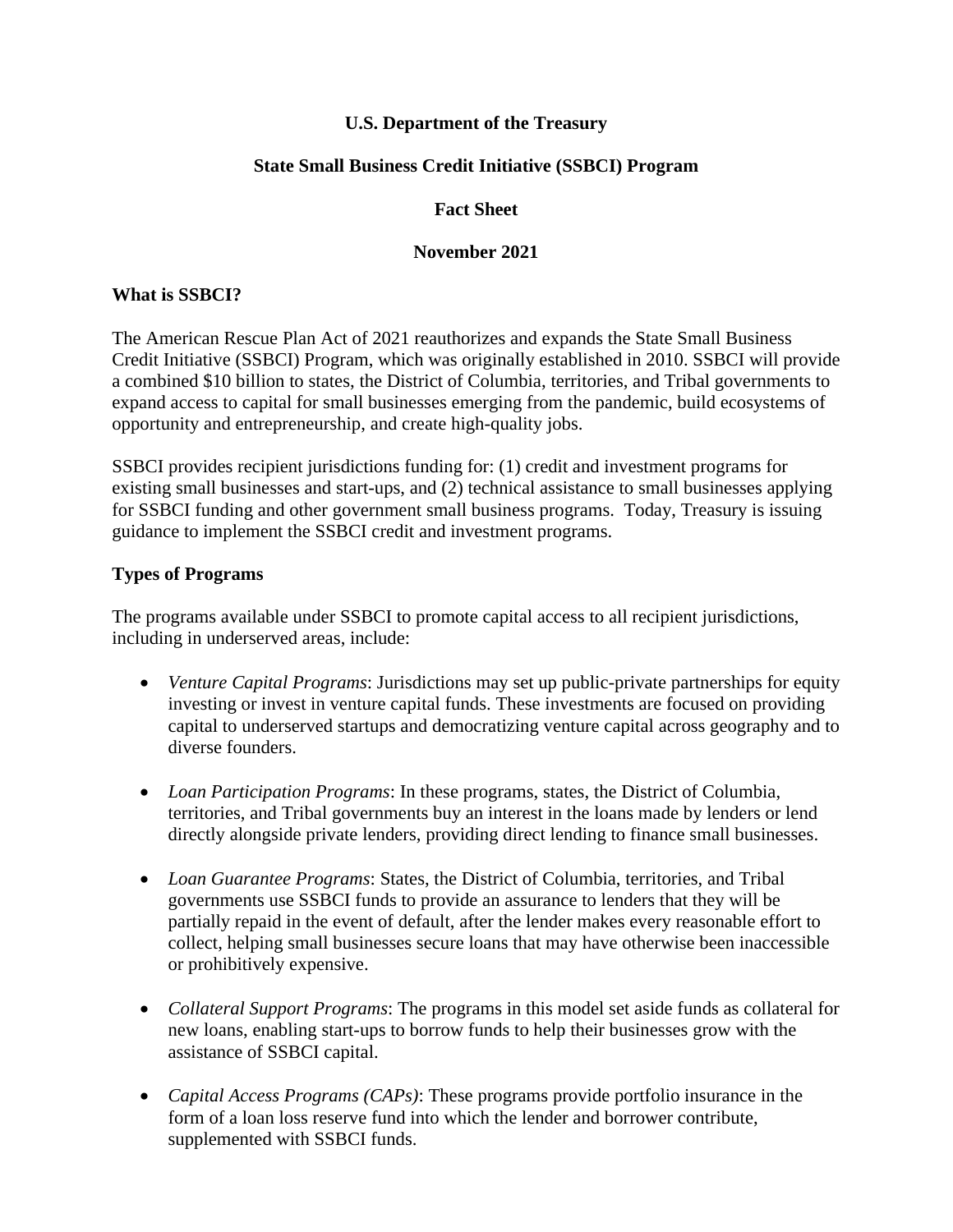## **Program Implementation and Guidance Design**

Treasury's implementation of the SSBCI program will expand access to capital, promote economic resiliency, create new jobs, and increase economic opportunity. Treasury is focused on expanding opportunities in underserved communities lacking capital and building financing ecosystems that support entrepreneurs and small businesses. This focus is reflected in several important features of these programs, including:

# *Promoting Equity.*

- The program has a new allocation of \$1.5 billion for business enterprises owned and controlled by socially and economically disadvantaged individuals (SEDI-owned businesses), along with \$1 billion of incentive funds for jurisdictions that demonstrate robust support for SEDI-owned businesses. These allocations combine to be more than the entire funding for the 2010 SSBCI program.
	- $\circ$  The \$1.5 billion allocation targets (1) small businesses owned by individuals that have faced barriers to access to the capital, markets, and networks they need to grow their businesses because of certain statuses or membership in certain groups, including membership in a group that has been subjected to racial or ethnic prejudice or cultural bias within American society, and (2) small businesses in Community Development Financial Institution (CDFI) Investment Areas, which are generally low-income, high-poverty geographies that receive insufficient support for the needs of small businesses, including minority-owned businesses.
	- o Treasury will allocate the \$1 billion of incentive funds to jurisdictions that effectively deliver robust support to these groups, helping to promote lending and venture capital investment for small businesses run by diverse founders or that operate in geographic regions that have traditionally lacked access to capital.
- The program will provide over \$600 million in allocated funds to Tribal governments, which have been consulted during the process of policy design.

## *Catalyzing Private Investment.*

- SSBCI is designed to catalyze \$10 of small business lending and investment for every \$1 of SSBCI capital program funding, magnifying the effects of the federal funds allocated through the program.
- States, the District of Columbia, territories, and Tribal governments must describe in their application how the SSBCI funding causes and results in new lending and investment, ensuring that the funds are used for small businesses and start-ups that would otherwise lack opportunities for growth-supporting capital.
- The program mobilizes local sources of capital, such as community banks, CDFIs, Minority Depository Institutions, and investors, to support local small businesses. The program also rewards investments outside of traditional high-access areas and to start-ups that have struggled to receive funding.